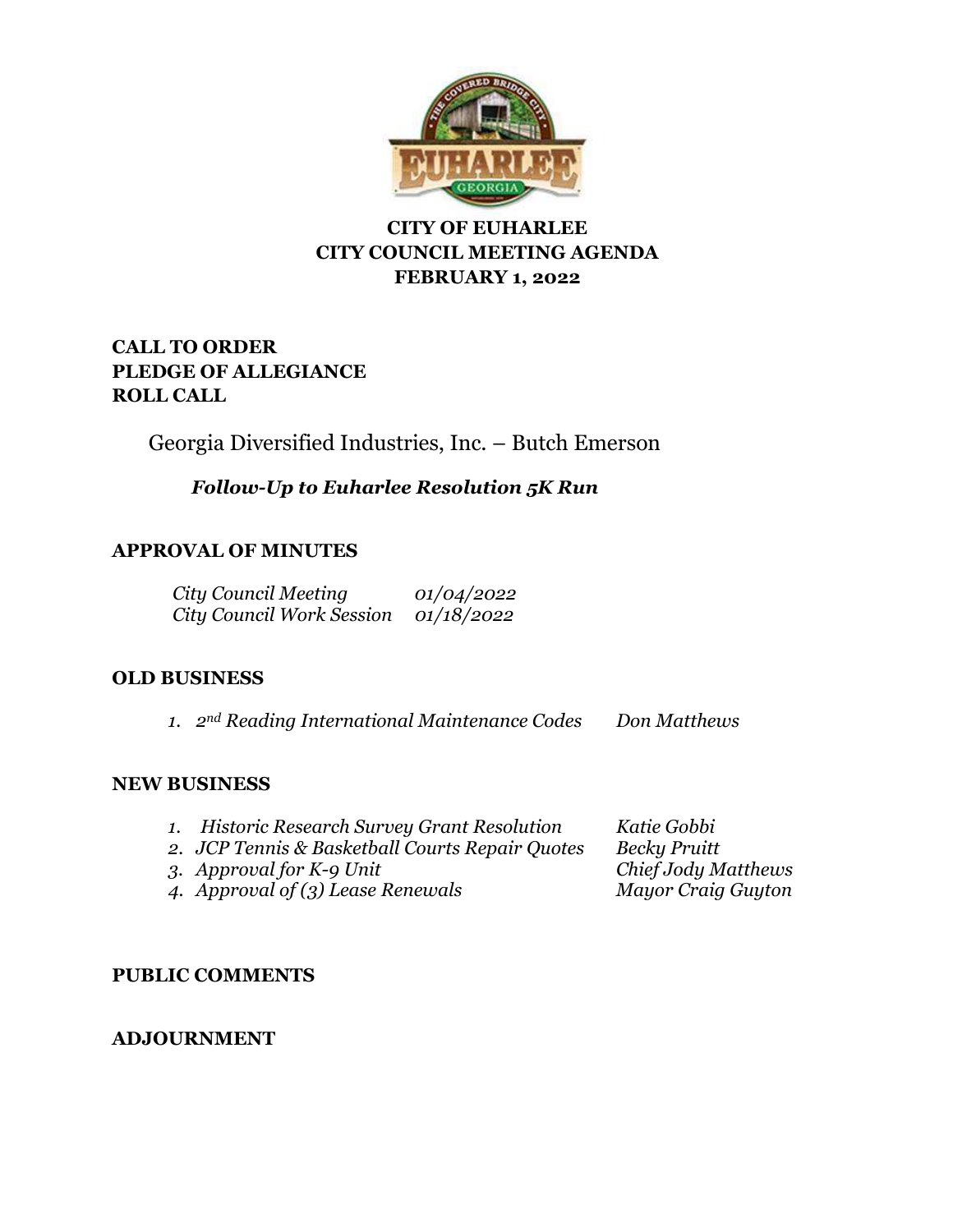### **CITY OF EUHARLEE CITY COUNCIL MEETING MINUTES FEBRUARY 01, 2022**

Mayor Craig Guyton called the meeting to order, Council Member Tim Abbott led prayer, followed with the Pledge of Allegiance.

The following were present: Mayor Craig Guyton, Council Members Tim Abbott, Greg Free, David Duncan, Joe Turner, and City Manager James Stephens.

#### *Georgia Diversified Industries, Inc. – Butch Emerson*

Executive Director, Butch Emerson said thank you to Mayor, council, and the staff of the city of Euharlee for their assistance with the Euharlee resolution 5-k run. On behalf of the Georgia Diversified family, he read an appreciation letter expressing their extreme gratitude for everything the city did to make the 5-k run a tremendous success. The 5-k run was successful financially, and from a public standpoint. He again thanked Chief Matthews and police department, Mayor Craig Guyton and Council Members Tim Abbott and Greg Free for their participation the day of the race.

He shared some history on the Georgia Diversified organization, formally known as the Good Shepherd Foundation. They provide services to the mental and physically disabled which enables them to live, work, and play as productive, and contributing members of the community. They look forward to building a partnership with Euharlee. He shared numbers from the race, including they reached their financial goal. He again said thank you to the city of Euharlee.

#### *Approval of Minutes*

Council Member David Duncan motioned to accept the minutes for the City Council meeting held on January 4, 2022, and City Council Work Session held on January 18, 2022. Council Member Greg Free seconded the motion. The motion carried with all voting in favor.

#### **OLD BUSINESS**

#### *2 ND Reading of tb International Maintenance Codes – Don Matthews*

Code Enforcement Officer, Don Matthews shared he had ordered the material for the International Maintenance codes, and had received some of the books with updates for compliance with the most recent publication from 2018. There was no additional information or edits since the  $1<sup>st</sup>$  reading. Council Member David Duncan motioned to accept the  $2^{nd}$  reading. Council Member Greg Free seconded the motion. The motion carried with all voting in favor.

#### **NEW BUSINESS**

#### *Historic Research Survey Grant Resolution – Katie Gobbi*

Museum Director, Katie Gobbi provided council with a copy of the resolution, and the budget which was part of the application to be submitted to the Department of Community Affairs Historic Preservation Division for funding for historic research survey. An updated survey is needed to stay compliant with the local government status under the historic preservation division as a certified local government. The grant totaled \$7,744.17 with a 60/40 match. It isfor research for buildings 40 years or older. Mayor Craig Guyton discussed the resolution which named the city clerk, Carolyn Banks as the fiscal agent. Ms. Gobbi said yes, and Ms. Gobbi would be the grant program manager. If awarded, the resolution supports that the city will participate in the 40% match.

Council Member Tim Abbott motioned to approve the historic survey grant resolution. Council Member Greg Free seconded the motion. The motion carried with all voting in favor.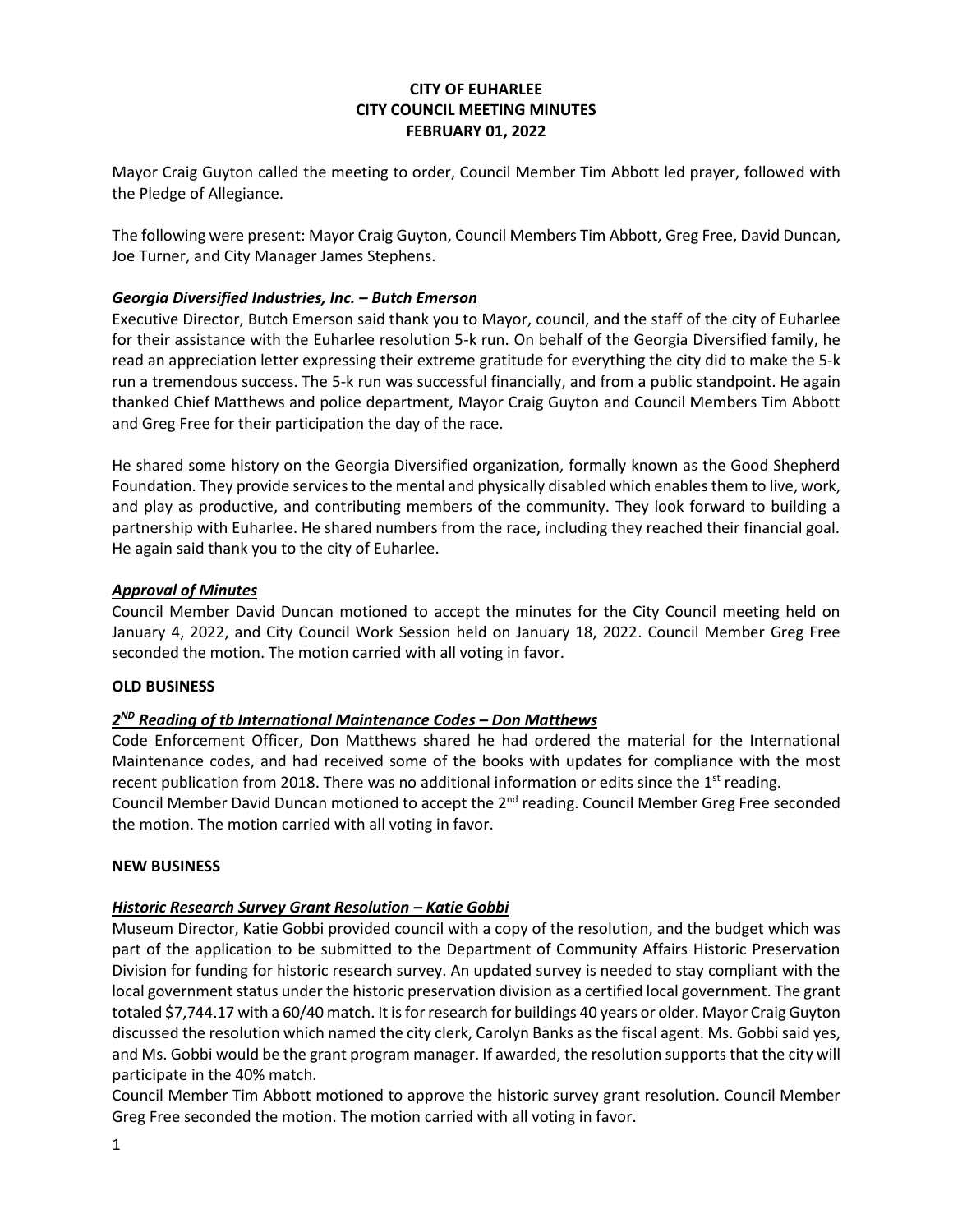### *JCP Tennis & Basketball Courts Repair Quotes – Becky Pruitt*

Parks & Recreation Director, Becky Pruitt stated council had before them a quote for repairs to the tennis and basketball courts at Joe Cowan Park. The quotes are to resurface (3) tennis courts and (2) basketball courts. They will fill all the cracks, the low line areas, and apply three coats of the Laykold brand full acrylic over the concrete. They will re-stripe with white paint, sand and paint the net posts, and re-hang the nets. The total amount is \$31,163, and with the discount \$28,278 with a 5-year warranty. They were highly recommended by the neighboring parks.

Mayor Craig Guyton stated this was bid out two-years ago, if he was correct, and received multiple quotes and this company was the best. So basically, it is just an updated bid. Ms. Pruitt stated it is an up-dated bid and they did have the best price during the previous bid process. She did reach out to a couple of other companies, but did not a receive a call back. With the timeframesthey need, the company had been really good with getting them what they need. They have discussed the repair with the school system, and the worked will be done after tennis season.

Council Member David Duncan motioned to accept the bid in the amount of \$28,278. Council Member Joe Turner seconded the motion. The motion carried with all voting in favor.

### *Approval of K-9 Unit- Chief Jody Matthews*

Chief Jody Matthews provided council with additional information not included in the last meeting demonstration with the K-9. The cost of the dog is \$750. There is K-9 kennel that will go in the already purchased 2021 F-150. It is being outfitted by Blue Line Solutions, LLC and the cost is \$5,512.99 which includes installation. It will not come out of the city budget. He is prepared to pay for it out of the school zone citations. He also reached out to a local organization to partnership, and assist with the cost, but there was no response from them at that time.

Council Member Greg Free asked with the last K-9, if they used Euharlee veterinarian. Council Member David Duncan said, the vet will also assist with food. Chief Matthews said yes, they used the Euharlee Animal Hospital but he had not at that time, reached out to them.

Council Member Joe Turner motioned to approve the purchase of the K-9 for \$750. Council Member Greg Free seconded the motion. Council Member Joe Turner motioned to amend, to include the cost of the kennel up to \$5,512.99. Council Member Greg Free seconded the amended motion. The motion carried with all voting in favor.

#### *Approval of (3) Lease Renewals – Mayor Craig Guyton*

Mayor Craig Guyton stated they had (3) leases before them, and suggested reviewing them one at a time.

Council Member Tim Abbott motioned to approve the General Mercantile Store lease with Gwen Goss for one-year. Council Member Greg Free seconded the motion. The motion carried with all voting in favor.

Council Member Greg Free motioned to approve the Old Museum lease with Bradley Farms for one-year. Council Member David Duncan seconded the motion. The motion carried with all voting in favor.

Council Member Greg Free motioned to amend the lease to a fair market value cost, in the amount of \$150.00 a month for one-year, with The Just Believe Christmas for Kids Foundation, Inc. Council Member Tim Abbott seconded the motion.